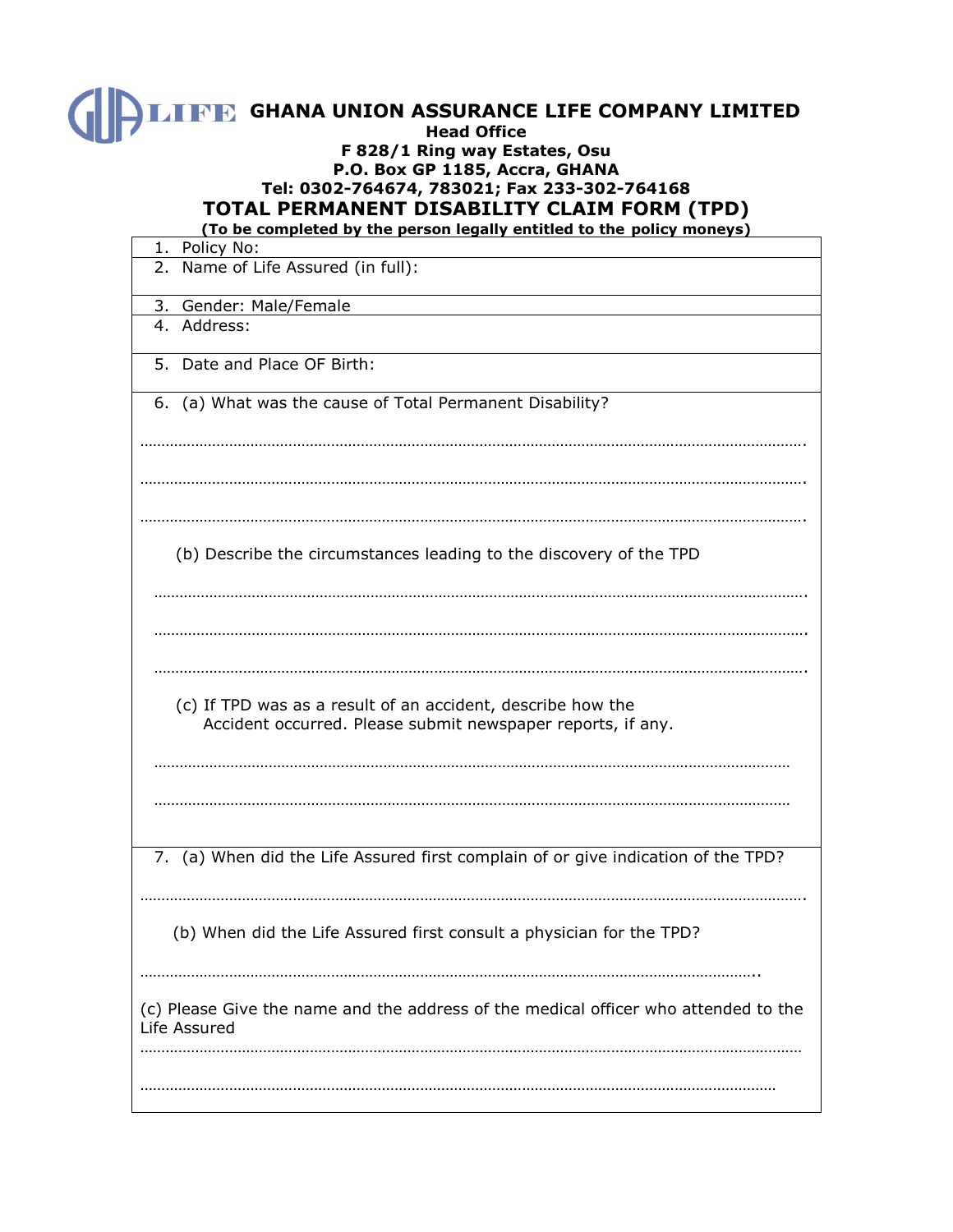8. Is the Life Assured still at post working? When did the Life Assured last attend to his/her usual work? ……………………………………………………………………………………………………………………………. 9. Is an Inquest or medical diagnosis of the Life Assured pending? If already done, please, furnish us a certified copy of the verdict of Findings. ………………………………………………………………………………………………………………………….. 10. (a) In what capacity or by what title do you claim the life assurance?

……………………………………………………………………………………………………………………………….

(b) How long have you known the Life Assured?

……………………………………………………………………………………………………………………………..

(c) What is your present age?

I ----------------------------------------------------------------------------------

the claimant, do solemnly and sincerely declare that the foregoing answers and statements are full and true to the best of my knowledge and belief, and that I have withheld no material fact from the Company.

And I hereby make claim to the said life assurance from GHANA UNION ASSURANCE LIFE COMPANY LIMITED and agree that the written statements and affidavits of all the Medical Doctors who attended to the Life Assured and all documents furnished in support of this Claim, shall constitute part of the proofs of Total Permanent Disability.